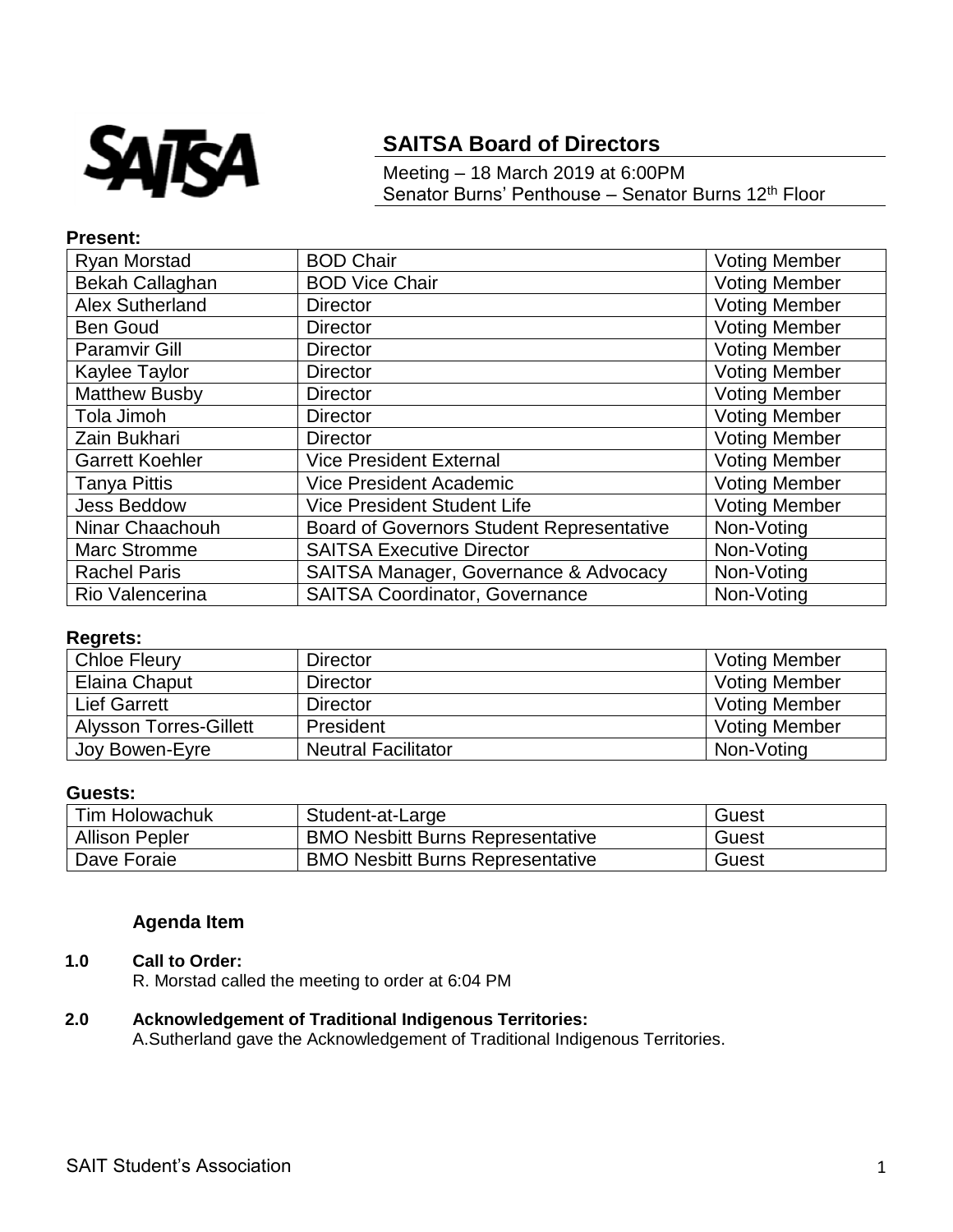# **3.0 Conflict of Interest Check:**

R. Morstad reminded the Board about Conflicts of Interest.

#### **4.0 Approval of the Agenda:**

R. Morstad added Board Resignation as agenda Item 6.0, and Board Vacancies discussion as Item 11.2.

#### **Motion:**

To approve the agenda as amended.

# **B. Goud/A. Sutherland 12-0-0 Motion Carried**

# **5.0 BMO Nesbitt Burns Presentation**

Allison Pepler and Dave Foraie gave a presentation on SAITSA's investments with BMO Nesbitt Burns and provided an overview on investment policies.

#### **6.0 Board Resignation**

The Board accepted Lief Garrett's resignation and thanked him for his service.

#### **7.0 Adoption of Minutes:**

# **7.1 Regular Meeting of the Board from February 4, 2019**

M. Stromme amended the minutes to remove the date from the motion under item 10.1.

#### **Motion:**

To approve the minutes for the February 4, 2019 BOD Meeting as amended.

**B. Callaghan/J. Beddow 12-0-0 Motion Carried**

#### **8.0 Individual Reports:**

**8.1 President**

Nothing to report.

#### **8.2 Vice President External**

Report as submitted.

#### **8.3 Vice President Academic**

Report as submitted.

# **8.4 Vice President Student Life**

Report as submitted.

#### **8.5 Board of Governors Student Representative**

Report as submitted. Next Board of Governors meeting will be on May 29, 2019 at 4:00PM.

#### **9.0 Committee Reports:**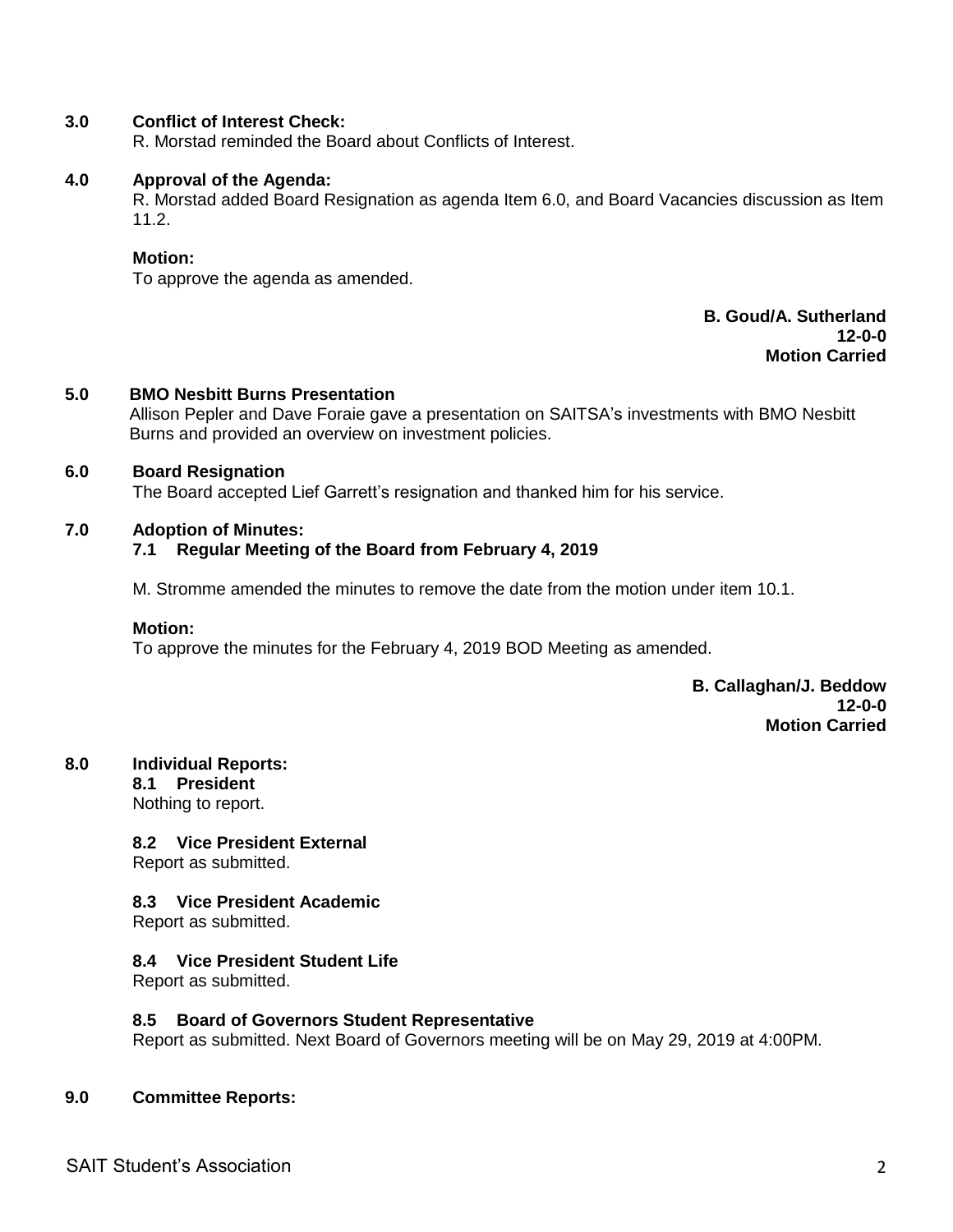# **9.1 Finance Committee**

K. Taylor reported that the Committee prepared questions for BMO Nesbitt Burns representatives. Next meeting will be April 8 at 5:00PM

#### **9.2 Governance Committee**

R. Morstad reported that the committee has not met.

#### **9.3 Nominations Committee**

The Nominations Committee will be reviewing applications for the Board of Governors Student Representative position and recommending applicants for selection at the April 1<sup>st</sup> Board meeting.

## **9.4 Executive Director Review Committee**

J. Beddow reported that the committee met and reviewed the results of a survey that was completed by some SAITSA staff. Results of the survey will be compiled and presented to the Board at a future meeting.

## **10.0 Action Items:**

# **10.1 Nominations Committee Work Plan**

B. Callaghan stated that the final draft of the Work Plan will be sent to R. Valencerina to distribute.

## **10.2 Audit RFP Report Timeline**

M. Stromme stated that the timeline is included in his report.

## **11.0 Information**/**Discussion:**

#### **11.1 Alberta Tuition Framework**

G. Koehler reported on the new Alberta Tuition Framework guidelines and provided an overview of the benefits of the framework.G. Koehler stated that SAITSA Board of Directors will now be responsible for approving new Mandatory Non-Instructional Fees that are proposed by SAIT, and as such, SAITSA will need to develop a review process.

#### **Motion:**

Be it resolved that the SAITSA Board of Directors tasks the Governance & Advocacy Office and Governance Committee in the creation of a standard operating procedure when dealing with Mandatory Non-Instructional Fees.

> **G. Koehler/B. Goud 12-0-0 Motion Carried**

#### **11.2 Board Vacancies**

R. Morstad reported that there will be 2 vacancies on the Board: one effective immediately, and the other effective onMay 15 once R. Morstad takes office as SAITSA President. R. Morstadexplained that the Board may choose to fill the vacancies or leave them vacant. R. Paris explained the historical appointment procedure for vacancies on the Board of Directors, which consisted of a posting, and application selection and interview process.

#### **Motion:**